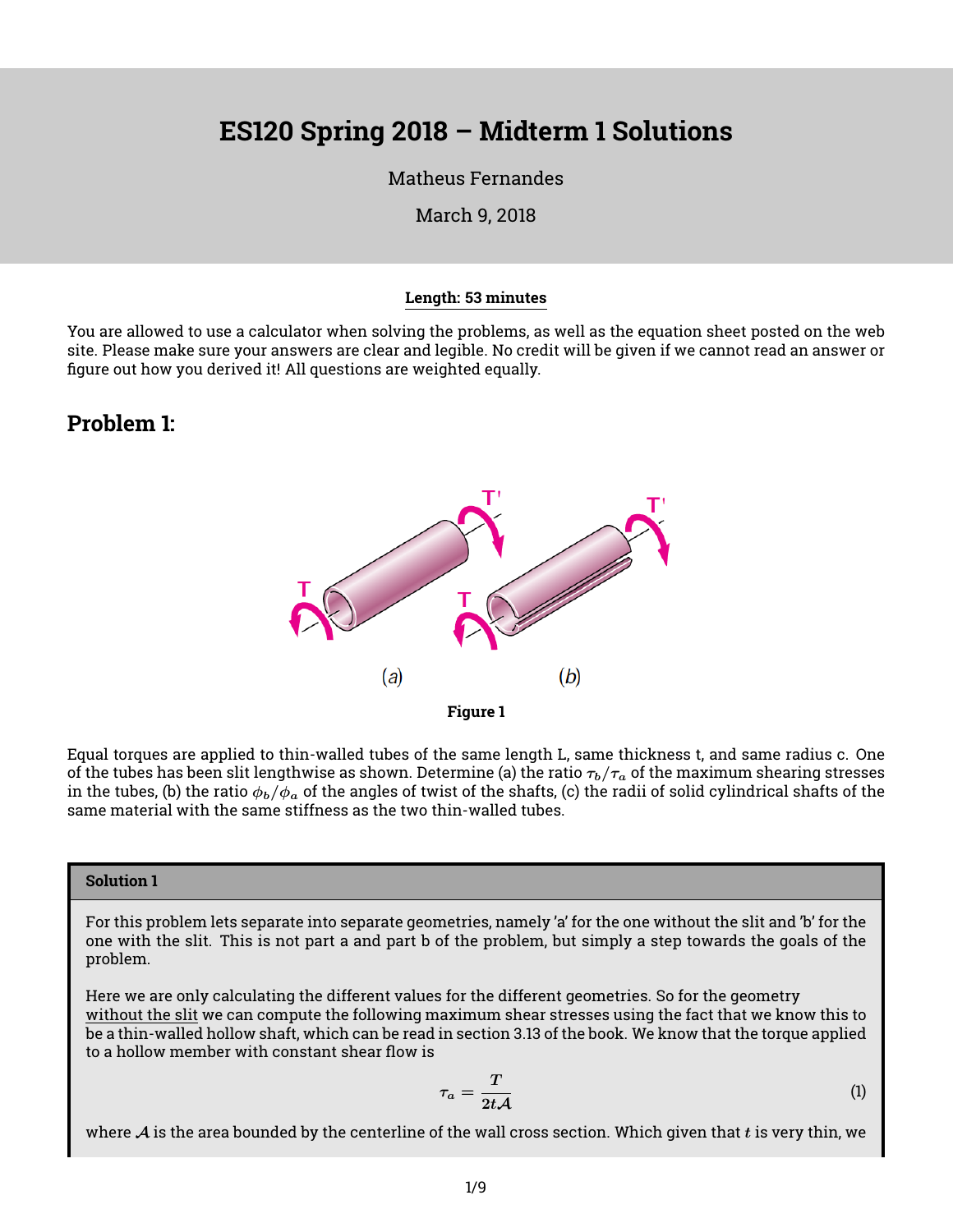can approximate it to be simply  $c$  which gives us  $\mathcal{A}=\pi c^2.$  Therefore,

$$
\tau_a = \frac{T}{2\pi c^2 t} \tag{2}
$$

$$
J \approx 2\pi c^3 t \tag{3}
$$

So therefore, we can solve for the angle of twist as

$$
\phi_a = \frac{TL}{GJ} = \frac{TL}{2\pi c^3 tG} \tag{4}
$$

Now for the case for the geometry with the slit, we can approximate it as a non-circular member as described in section 3.12 of the book. For this approximation we can compute the length of the wider face a to be the circumference of the cylinder

$$
a = 2\pi c \tag{5}
$$

and the length of the lesser wide face to be

$$
b = t. \tag{6}
$$

We can see that

$$
\frac{a}{b} = \frac{2\pi c}{t} > 1\tag{7}
$$

which from Table 3.1 of the book indicates that  $c_1 = c_2 = \frac{1}{3}$ . From the equation in section 3.12 we can therefore compute the  $\tau_b$  to be

$$
\tau_b = \frac{T}{c_1 a b^2} = \frac{3T}{2\pi c t^2} \tag{8}
$$

Now for the angle of twist we also know form section 3.12 of the book that it is given by:

$$
\phi_b = \frac{TL}{c_2 a b^3 G} = \frac{3TL}{2\pi c t^3 G} \tag{9}
$$

#### **Part (a)**

Now solving for the question on the stress ratio we can plug in our findings to get:

$$
\frac{\tau_b}{\tau_a} = \frac{3T}{2\pi ct^2} \cdot \frac{2\pi c^2 t}{T} = \boxed{\frac{3c}{t}}
$$
\n(10)

#### **Part (b)**

Now solving for the question on the twist ratio we can plug in our findings to get:

$$
\frac{\phi_b}{\phi_a} = \frac{3TL}{2\pi ct^3 G} \cdot \frac{2\pi c^3 t G}{TL} = \boxed{\frac{3c^2}{t^2}}
$$
\n(11)

Now let's look at these solutions a little deeper for some intuition. It is cool to see that when we add a slit to the thin shell cylinder we get higher maximum shear stresses than without the slit (assuming  $c > t$ )). Furthermore, not only is our angle of twist also larger for the geometry with the slit but it scales  $\left(\frac{c}{t}\right)^2$  which is much faster than the maximum shear stresses.

#### **Part (c)**

For this part we expect two solutions for the radii given that there are two different tubes of different stiffnesses. To obtain a similar stiffness between two members, we must equate the relationship between the torque required per unit twist, namely  $\phi$ .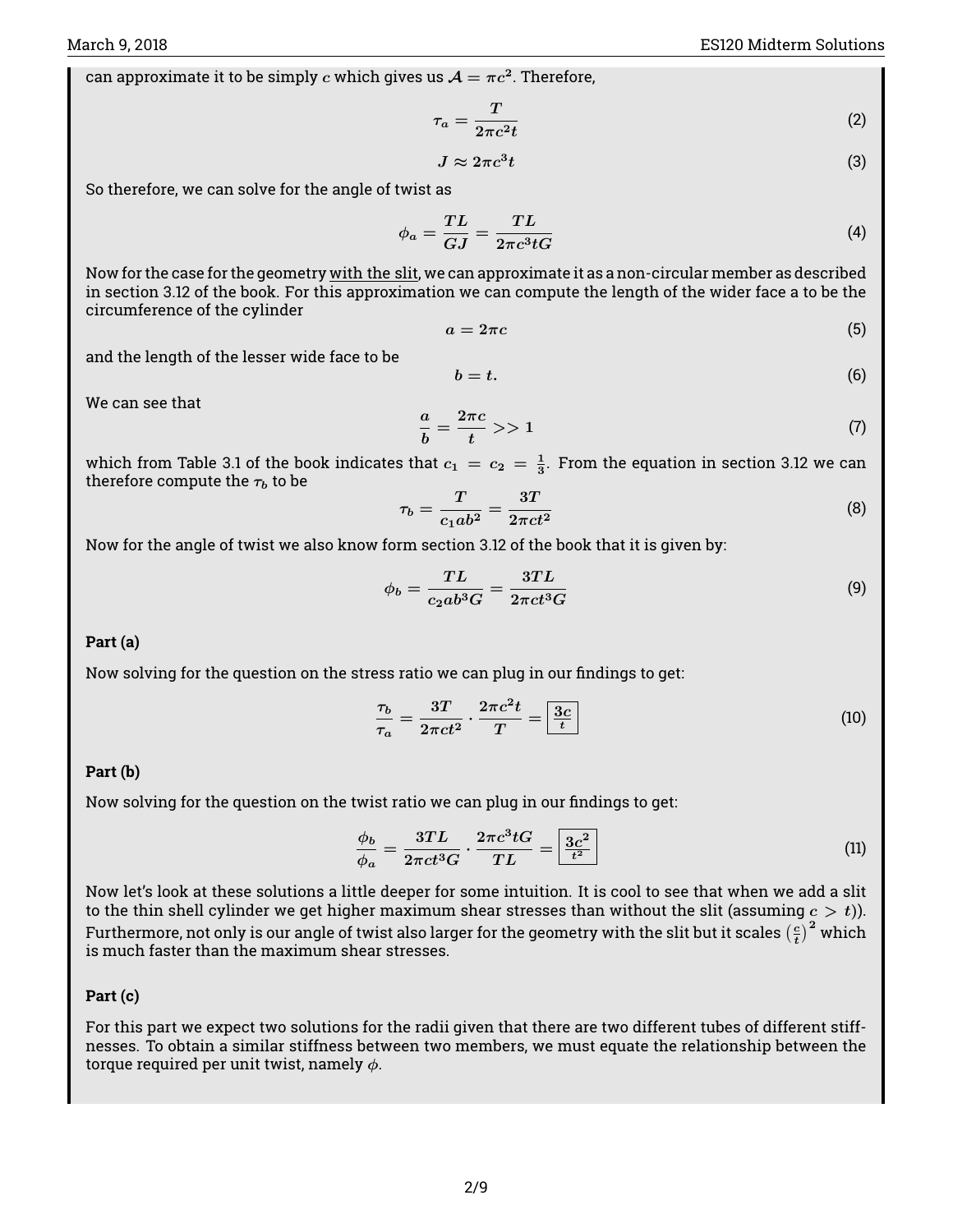Therefore, the torsional stiffness of a solid cylindrical shaft is

$$
\phi_{\rm cyl} = \frac{TL}{G_{2}^{\pi}r_{\rm cyl}^{4}}
$$
\n(12)

For shaft (a) we must equate the two equations for torsional stiffness, namely

$$
\phi_a = \frac{TL}{2\pi c^3 t G} = \frac{TL}{G\frac{\pi}{2}r_{\text{cyl}}^4} = \phi_{\text{cyl}}
$$
\n(13)

$$
r_{\rm cyl}^{\rm (a)} = \sqrt[4]{4c^3t} \tag{14}
$$

For shaft (b) we must equate the two equations for torsional stiffness, namely

$$
\phi_b = \frac{3TL}{2\pi ct^3 G} = \frac{TL}{G\frac{\pi}{2}r_{\text{cyl}}^4} = \phi_{\text{cyl}} \tag{15}
$$

$$
r_{\rm cyl}^{\rm (b)} = \sqrt[4]{\frac{4}{3}ct^3} \tag{16}
$$

*Note, for this part we were very lenient if you attempted and got something remotely close. However, you had to identify that there are two radii that you are solving for in this problem.*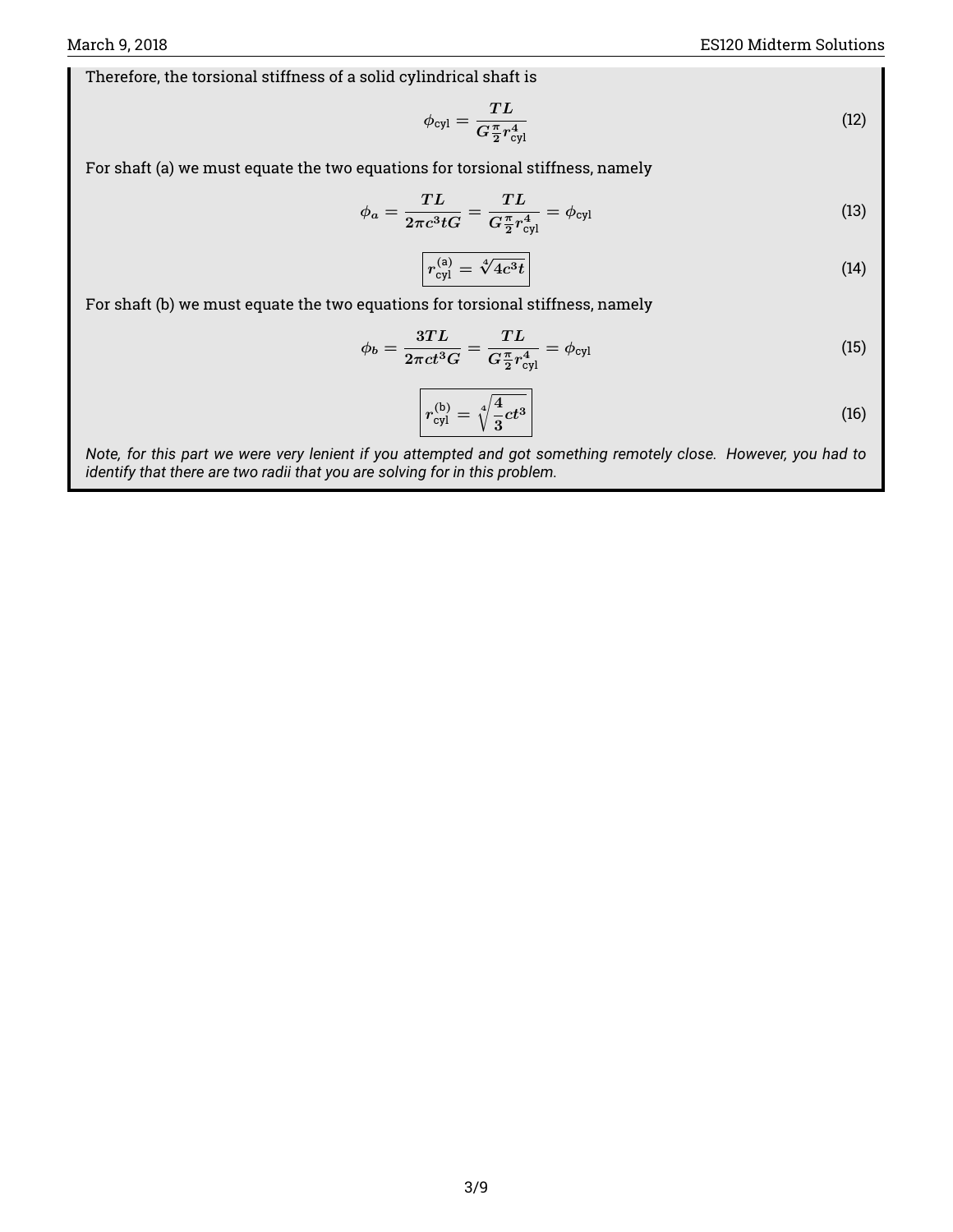# **Problem 2:**





Consider the figure below and imagine that A represents a diesel engine. Gears B and C represent a gearbox, and D represents the load, in this case a pump. The maximum output of the engine is 40 kW. The characteristics of the engine (as measured at point  $D$  for a fixed fuel supply) and of several pumps are shown in the graph below.

(a) Given that you want to maximize power to the pump, which pump would you select?

(b) Having selected the pump, determine the corresponding angular velocities at points  $A$  and  $D$ . What are the internal torques in sections AB and CD of the shaft. What is the total elastic twist angle  $\phi$  in the system as a result of these torques?

(c) Knowing that the maximum allowable shear stress of the shaft material (mild steel) is 105 MPa, determine the required diameter of shaft  $AB$  and shaft  $CD$ . Use metric units in your answer.

#### **Solution 2**

#### **Part (a)**

If we want to maximize power we can see by the intersection of the graph for the different pumps and the engine that the maximum power occurs when pump 3 intersects with the engine. Therefore, we would want to select **Pump 3**.

#### **Part (b)**

From the graph provided in the problem, we can see that the intersection occurs at a power  $P = 40,000$ kW and  $\omega = 375$  rad/s (we accept anywhere from 350-400 rad/s). Because the engine is acting at point A, we know that  $\omega_{AB} = 375$  rad/s.

Using the gear ratio we can develop the following relationship between the angular momentum of the two shafts

$$
\omega_{CD} = \frac{80}{240} \omega_{AB} \Rightarrow \omega_{CD} = 125 \text{ [rad/s]}
$$
 (17)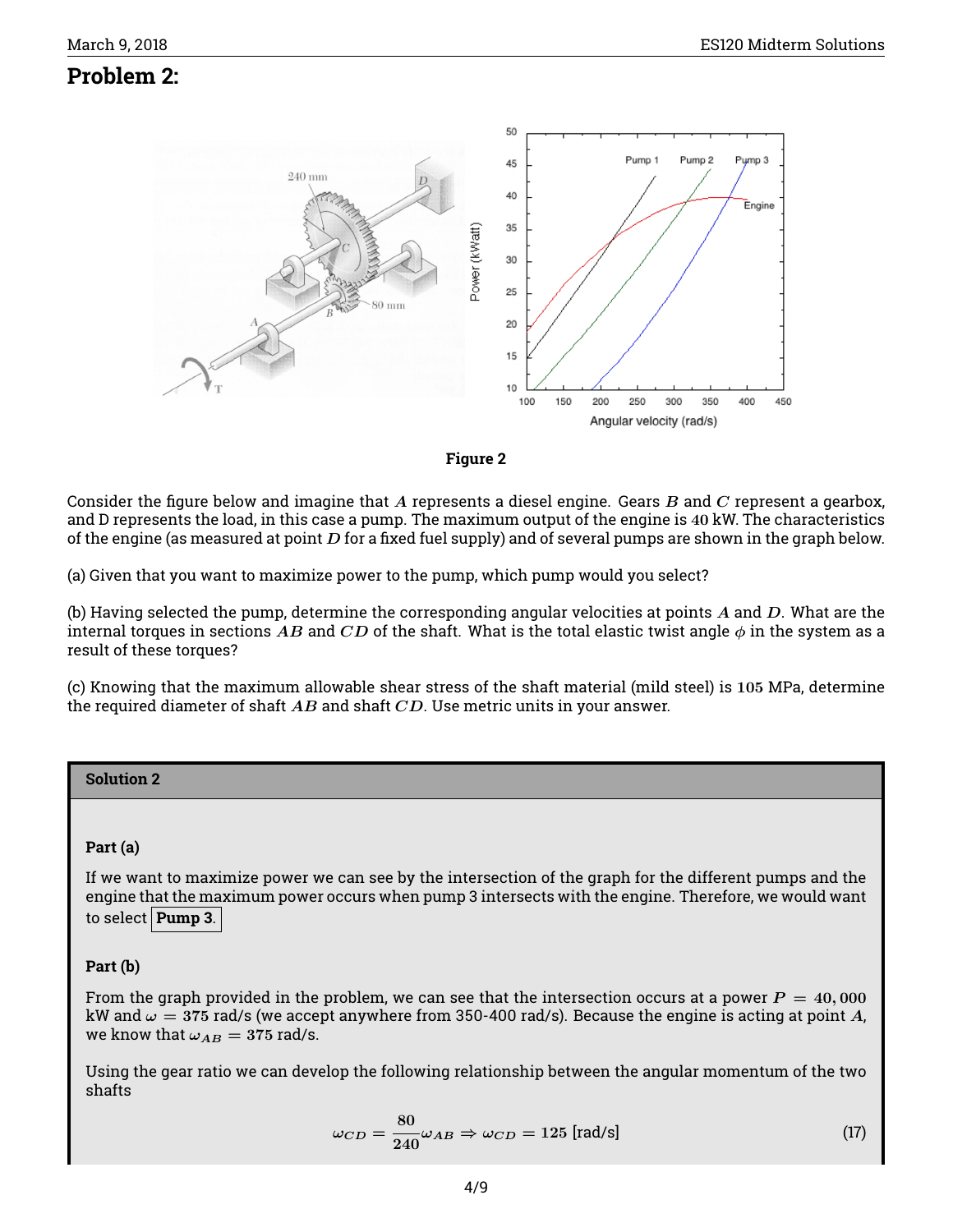To obtain the torque, we can use the relationship between power and angular velocity,

$$
T = \frac{p}{\omega} \tag{18}
$$

Note, that even if you didn't remember this equation or could find it in the equation sheet, it would have been easy to come up with using dimensional analysis.

Now we can compute the different torques, namely,

$$
T_{AB} = \frac{40000}{375} = 106.66 \text{ N} \cdot \text{m}
$$
 (19)

$$
T_{CD} = \frac{40000}{125} = 320 \text{ N} \cdot \text{m} \tag{20}
$$

Similarly, to compute the angle of twist we have the equation relating torque and angle of twist:

$$
\phi = \frac{TL}{GI_p} \tag{21}
$$

Where the polar moment of inertia for this cross section is

$$
I_p = \frac{\pi}{2}r^4\tag{22}
$$

Plugging this it, it becomes

$$
\phi = \frac{TL}{G\frac{\pi}{2}r^4} \tag{23}
$$

Now we can compute the different twist angles for the different members, namely,

$$
\phi_{AB} = \frac{T_{AB} L_{AB}}{G_{2}^{\pi} r_{AB}^{4}}
$$
\n(24)

$$
\phi_{CD} = \frac{T_{CD}L_{CD}}{G\frac{\pi}{2}r_{CD}^4} \tag{25}
$$

Using the information we were provided this far in the problem, we can come up with the total angle of twist to be

$$
\phi_{\text{total}} = \phi_{AB} + \phi_{CD} = \frac{106.66L_{AB}}{G_{2}^{\pi}r_{AB}^{4}} + \frac{320L_{CD}}{G_{2}^{\pi}r_{CD}^{4}}
$$
(26)

*Note, we did not take points off for incorrect numerical values. Since the original statement did not include any numerical values, whether you used any or not, we did not grade on value correctness but on the correct approach. We were very lenient on this problem as long as the approach is correct.*

#### **Part (c)**

For this part we just need to remember the equation relating the shear stress to the radius:

$$
\tau = \frac{T\rho}{I_p} \quad \text{where} \quad I_p = \frac{\pi}{2}r^4 \tag{27}
$$

Thus, for member  $AB$ 

$$
\tau_{AB} = \frac{T_{AB} r_{AB}}{\frac{\pi}{2} r_{AB}^4} = \tau_{\text{max}} = 105 \times 10^6 \text{ Pa}
$$
 (28)

$$
r_{AB} = 0.0084 \text{ m} \tag{29}
$$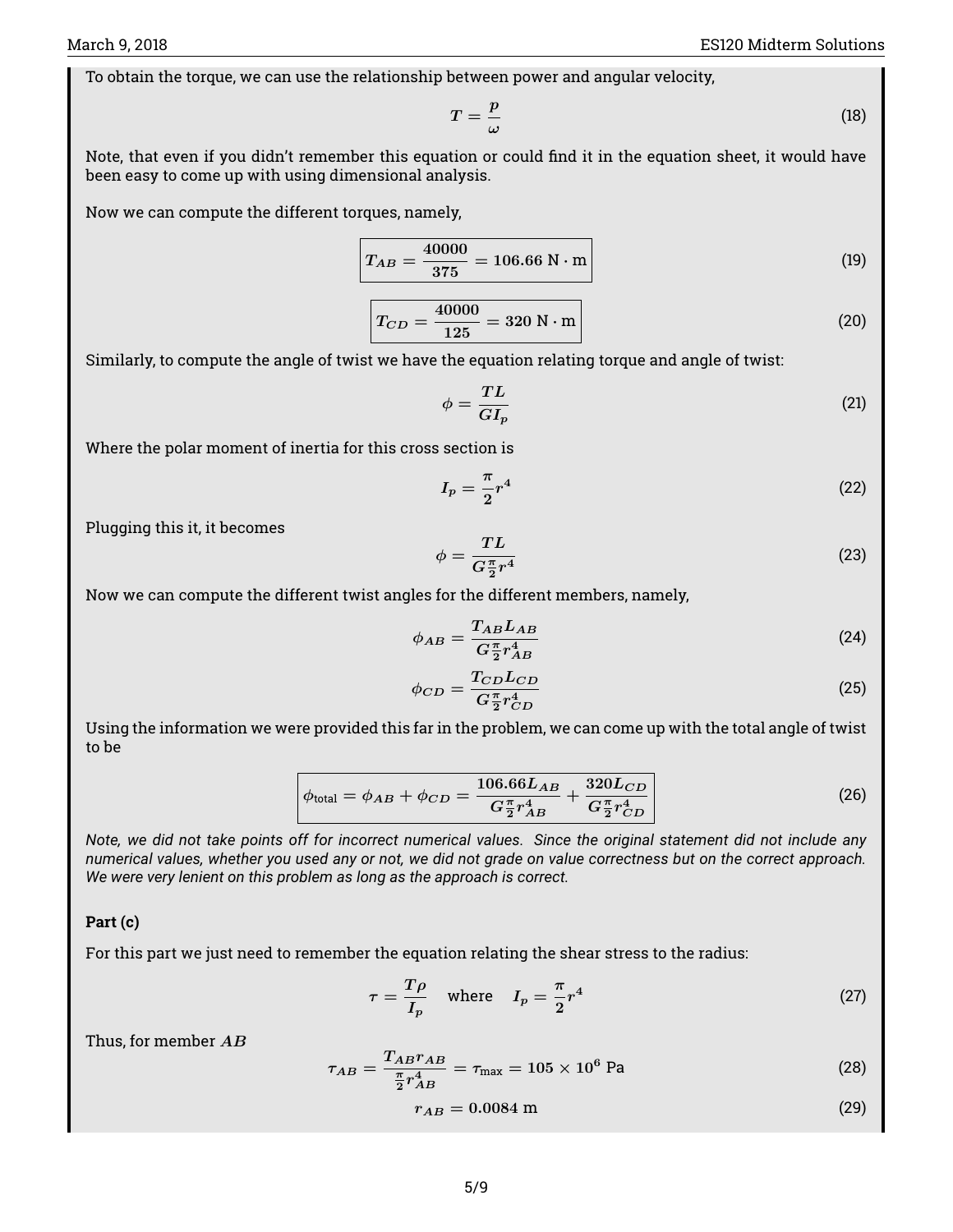$$
d_{AB} = 0.001693 \text{ m} \tag{30}
$$

For member DC

$$
\tau_{DC} = \frac{T_{DC} r_{DC}}{\frac{\pi}{2} r_{DC}^4} = \tau_{\text{max}} = 105 \times 10^6 \text{ Pa}
$$
\n(31)

$$
r_{DC} = 0.00546 \text{ m} \tag{32}
$$

$$
d_{DC} = 0.011737 \text{ m} \tag{33}
$$

*Note, we did not take many points off for incorrect numerical values. There are various final results depending on what value of angular velocity you used. As mentioned, you could have used any angular velocity ranging from 350-400 for full credit. We have focused more on the approach for this problem.*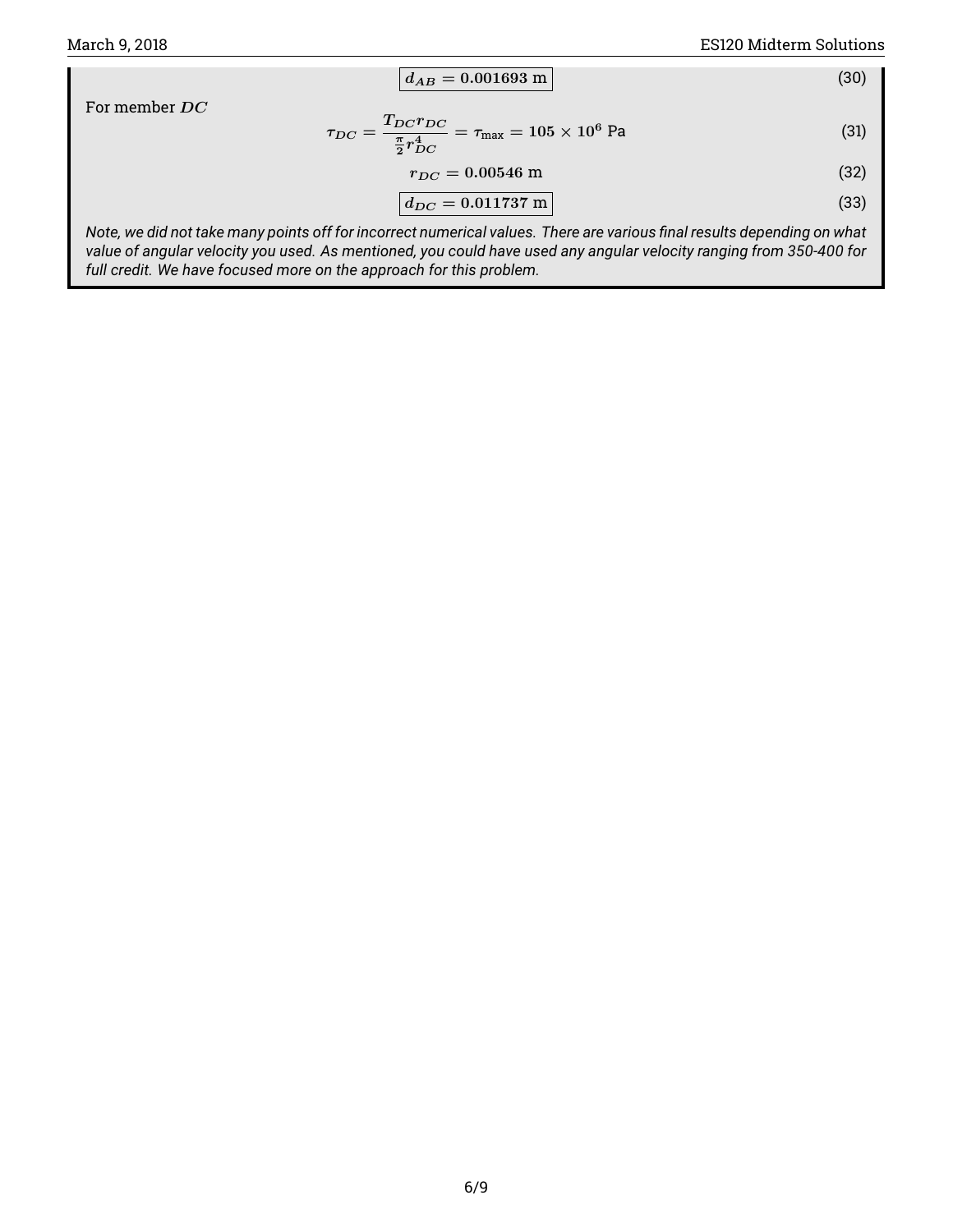## **Problem 3:**

| $\alpha_{\rm Cu}$    | $16 \times 10^{-6}$ /K | Z           |
|----------------------|------------------------|-------------|
| $\rm E_{\rm Cu}$     | 120 GPa                |             |
| $v_{Cu}$             | 0.35                   | v           |
| $\sigma_{\rm v}$     | 200 MPa                | Copper<br>χ |
| $\alpha_{\text{Si}}$ | $3 \times 10^{-6}$ /K  |             |
| Room temperature     | $20^{\circ}$ C         | Silicon     |
| $T_{\rm o}$          | $100^{\circ}$ C        |             |



At the heart of your iPhone or laptop, there is a small microprocessor. This microprocessor consists essentially of a rectangular piece of silicon coated with many layers of other materials such as copper (to carry the signals) and silicon dioxide (serves as dielectric). Residual stresses in these coatings are a major reliability concern of manufacturers such as Intel or AMD. Let's try to estimate the residual stresses that develop in a thin layer of copper on a silicon substrate.

a. Assume that we have a thick silicon substrate and a very thin layer of copper as indicated in the figure. Both silicon and copper are stress-free at room temperature. When you turn on your iPhone or laptop, the temperature of the microprocessor increases from room temperature to  $T<sub>o</sub>$ . If the thermal expansion coefficient of silicon is  $\alpha_{Si}$  and that of Cu is  $\alpha_{Cu}$ , where  $\alpha_{Cu} >> \alpha_{Si}$  do you develop compressive or tensile normal stresses in the copper? Why?

b. Estimate the stress in the copper coating at  $T<sub>o</sub>$  using the data in the table below. Assume that the copper is isotropic and elastic, and that the same thermal strain develops in all directions in the plane of the coating. Further assume that the stress perpendicular to the coating is zero and that the elastic deformation of the substrate is negligible.

c. What happens if the temperature,  $T_o$ , is so large that the stress in the copper in absolute value exceeds the yield stress of the copper? In that case, what is the stress in the copper at  $T<sub>o</sub>$ ? What happens when you turn off your iPhone or laptop and the chip cools down to room temperature? Make a sketch of stress in the copper as a function of temperature.

#### **Solution 3**

Before we start, let's define our notations clearly here:  $\epsilon_{xx}^{Cu}$  indicates the total strain of the copper layer,  $(\epsilon_{xx}^{Cu})_T$  is the stress of copper layer induced by thermal expansion and  $(\epsilon_{xx}^{Cu})_E$  is the strain of copper layer by elastic deformation. The similar definition applies for the silicon layer.

<span id="page-6-0"></span>**Part (a)**

$$
\left(\epsilon_{xx}^{Cu}\right)_T = \alpha_{Cu}\Delta T = \alpha_{Cu}(T_0 - T_R)
$$
\n
$$
\left(\epsilon_{xx}^{Si}\right)_T = \alpha_{Si}\Delta T = \alpha_{Si}(T_0 - T_R)
$$
\n(34)

since  $\alpha_{Cu} >> \alpha_{Si}$ , as we increase the temperature, we would image that the copper layer tends to expand much more than the silicon substrate. While because the copper layer is coated on the silicon substrate which expands much less, the silicon substrate is actually "dragging" the copper layer back. Thus we conclude that there is **compressive normal stress** within copper layer.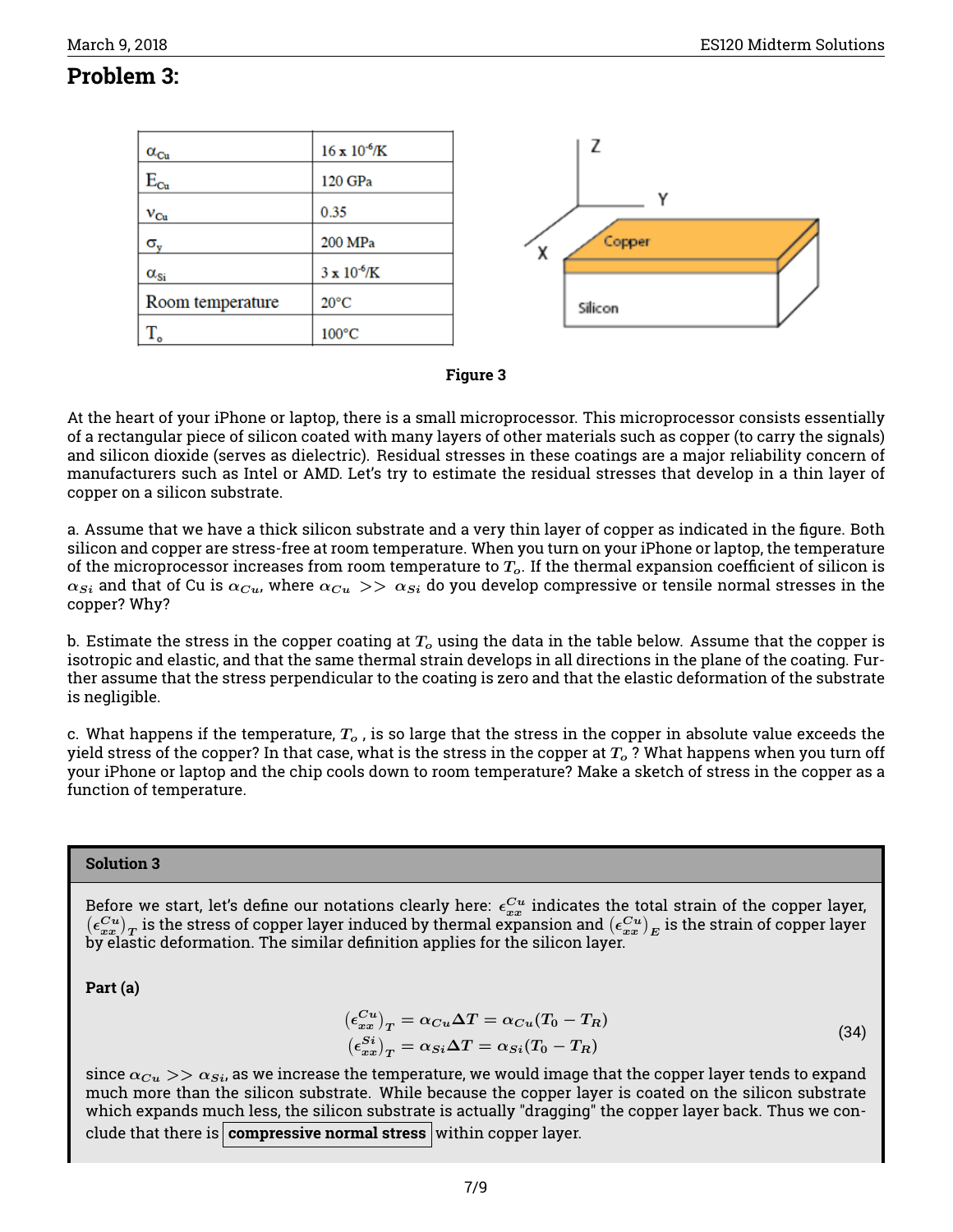*Note: stating compressive stress with proper explanation gets 5pts.*

#### **Part (b)**

We know that the total strain is the summation of thermal strain and elastic strain, thus,

$$
\epsilon_{xx}^{Cu} = (\epsilon_{xx}^{Cu})_T + (\epsilon_{xx}^{Cu})_E
$$
  
\n
$$
\epsilon_{xx}^{Si} = (\epsilon_{xx}^{Si})_T + (\epsilon_{xx}^{Si})_E
$$
\n(35)

<span id="page-7-0"></span>According to the problem description *the elastic deformation of the substrate is negligible*, we know that

$$
\left(\epsilon_{xx}^{Si}\right)_E = 0\tag{36}
$$

therefore,

<span id="page-7-1"></span>
$$
\epsilon_{xx}^{Si} = \left(\epsilon_{xx}^{Si}\right)_T \tag{37}
$$

Furthermore, as the copper layer and the silicon substrate are safely bonded, their total strains should be the same, i.e.,

<span id="page-7-2"></span>
$$
\epsilon_{xx}^{Si} = \epsilon_{xx}^{Cu} \tag{38}
$$

Combining Eq. [35,](#page-7-0) Eq. [37,](#page-7-1) and Eq. [38,](#page-7-2) we know that

$$
\left(\epsilon_{xx}^{Cu}\right)_E = \left(\epsilon_{xx}^{Cu}\right)_T - \left(\epsilon_{xx}^{Si}\right)_T\tag{39}
$$

From the description *the stress perpendicular to the coating is zero* we know that we are looking at a plane stress problem. Since both the copper layer and the silicon substrate are isotropic, we now generalize our result to  $y$  direction and considering Eq.[\(34\)](#page-6-0),

$$
\begin{aligned}\n(\epsilon_{xx}^{Cu})_E &= (\epsilon_{xx}^{Cu})_T - (\epsilon_{xx}^{Si})_T = (\alpha_{Cu} - \alpha_{Si}) (T_0 - T_R) \\
(\epsilon_{yy}^{Cu})_E &= (\epsilon_{yy}^{Cu})_T - (\epsilon_{yy}^{Si})_T = (\alpha_{Cu} - \alpha_{Si}) (T_0 - T_R)\n\end{aligned}
$$
\n(40)

<span id="page-7-3"></span>Now, for plane stress problem, the Generalized Hooke's Law can be deducted to,

$$
\left(\epsilon_{xx}^{Cu}\right)_E = \frac{1}{E} \left(\sigma_{xx}^{Cu} - \nu_{Cu} \sigma_{yy}^{Cu}\right)
$$
\n
$$
\left(\epsilon_{yy}^{Cu}\right)_E = \frac{1}{E} \left(\sigma_{yy}^{Cu} - \nu_{Cu} \sigma_{xx}^{Cu}\right)
$$
\n(41)

Our goal is to solve for the stress in the copper layer, i.e., solve for  $\sigma^{Cu}_{xx}$  and  $\sigma^{Cu}_{yy}$ , substitute [eq. \(40\)](#page-7-3) into the plane stress equations yields the equation for stresses:

$$
\left(\alpha_{Cu} - \alpha_{Si}\right)\left(T_0 - T_R\right) = \frac{1}{E} \left(\sigma_{xx}^{Cu} - \nu_{Cu} \sigma_{yy}^{Cu}\right)
$$
\n
$$
\left(\alpha_{Cu} - \alpha_{Si}\right)\left(T_0 - T_R\right) = \frac{1}{E} \left(\sigma_{yy}^{Cu} - \nu_{Cu} \sigma_{xx}^{Cu}\right)
$$
\n
$$
\tag{42}
$$

solve for stresses,

$$
\sigma_{xx}^{Cu} = \sigma_{yy}^{Cu} = \frac{E\left(\alpha_{Cu} - \alpha_{Si}\right)\left(T_0 - T_R\right)}{1 - \nu_{Cu}} = 192 \text{ MPa}
$$
\n(43)

the stress calculated is less than yield stress.